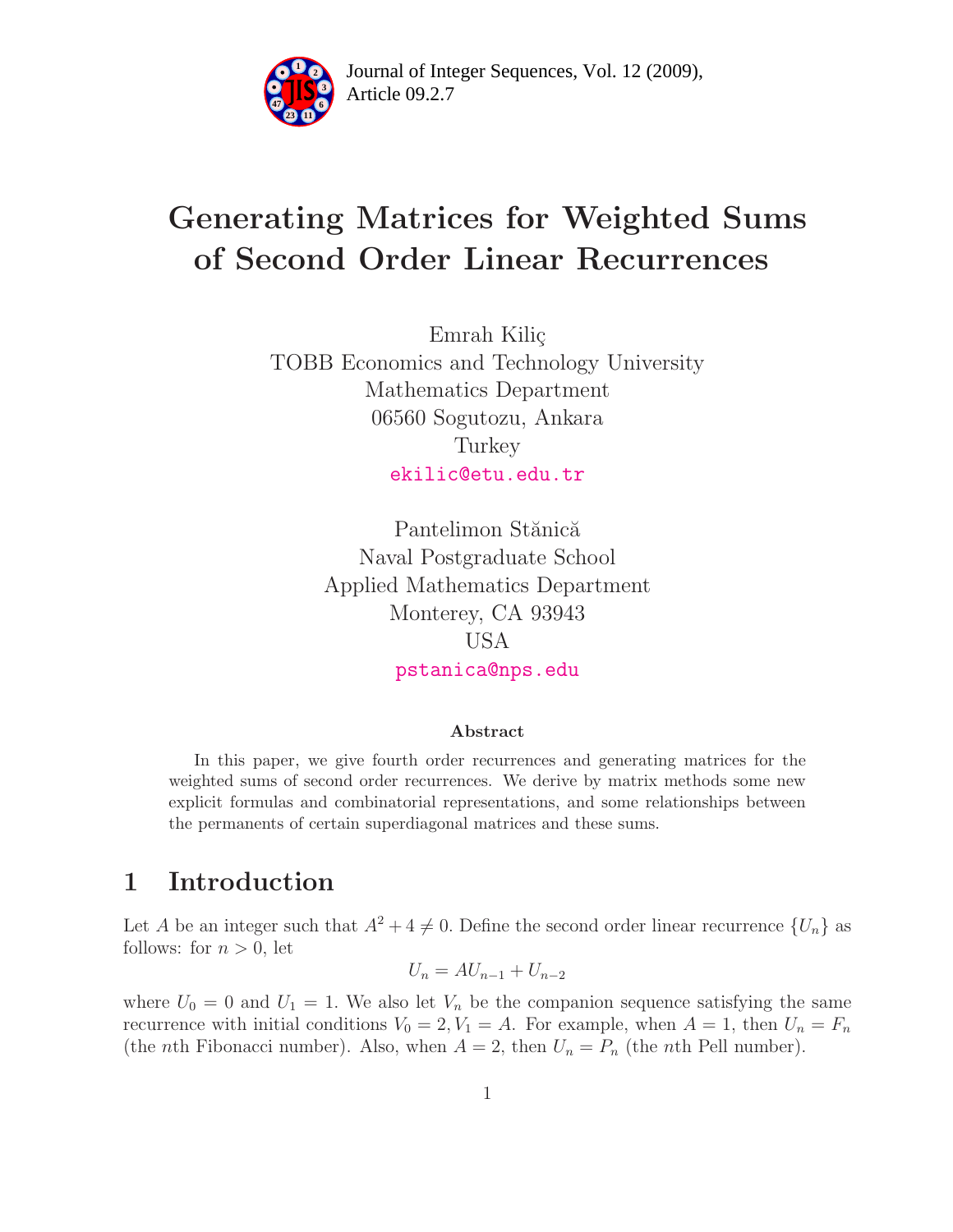Many authors have studied various sums of certain products of terms of second order recurrences. Recently, the first author gave a new generating matrix, recurrence relation and some identities for squares and double products of terms of a second order linear recurrence via its generating matrix [\[2\]](#page-9-0). Matrix methods are very useful tools in solving problems stemming from number theory.

Further, some authors have studied weighted sums of terms of certain recurrences. For example, the following sums can be found in [\[3\]](#page-9-1):

$$
\sum_{i=1}^{n} iF_i = nF_{n+2} - F_{n+3} + 2
$$

$$
\sum_{i=1}^{n} (n - i + 1) F_i = F_{n+4} - n - 3
$$

In this paper, we consider the following weighted sum of terms of  $\{U_n\}$ , for  $n, t > 0$ 

$$
B_{n,t} = \sum_{i=1}^{n} (n-i) U_{ti}
$$
 (1)

The first few initial terms of  ${B_{n,1}}$  are

$$
0, 1, A + 2, A2 + 2A + 4, A3 + 2A2 + 5A + 6, A4 + 2A3 + 6A2 + 8A + 9, ....
$$

For  $A = 1$ , the Fibonacci case, the first few terms of  ${B_{n,1}}$  are

<span id="page-1-0"></span> $1, 3, 7, 14, 26, 46, 79, 133, 221, \ldots$ 

which is Sloane's sequence [A001924.](http://www.research.att.com/cgi-bin/access.cgi/as/~njas/sequences/eisA.cgi?Anum=A001924)

We derive two fourth order recurrence relations and two generating matrices for the weighted sums sequence  ${B_{n,t}}$ . We obtain some new explicit formulas and combinatorial representations for the weighted sums by matrix methods, involving certain superdiagonal determinants and the weighted sums. Further the generating functions for the sum sequences  ${B_{n,t}}$  for both even and odd integers *n* are obtained.

#### 2 Recurrence relations for the weighted sums

<span id="page-1-1"></span>In this section, we derive two fourth order recurrence relations for the sequence  ${B_{n,t}}$  for both the even and odd subscripted terms.

**Lemma 1.** For even integers  $t = 2r$ ,  $r > 0$ , the sequence  ${B_{n,t}}$  satisfies the recurrence

$$
B_{n,t} = (V_t + 2) B_{n-1,t} - 2(V_t + 1) B_{n-2,t} + (V_t + 2) B_{n-3,t} - B_{n-4,t}, \ n > 3,
$$
 (2)

where  $B_{0,t} = 0, B_{1,t} = 0, B_{2,t} = U_t, B_{3,t} = (2U_t + U_{2t})/U_t$ . Furthermore, for odd integers  $t = 2r + 1, r \geq 0$ , the sequence  ${B_{n,t}}$  satisfies the recurrence

$$
B_{n,t} = (V_t + 2) B_{n-1,t} - 2V_t B_{n-2,t} + (V_t - 2) B_{n-3,t} + B_{n-4,t}, \ n > 3,
$$
\n(3)

where  $B_{0,t} = 0, B_{1,t} = 0, B_{2,t} = U_t, B_{3,t} = (2U_t + U_{2t})/U_t.$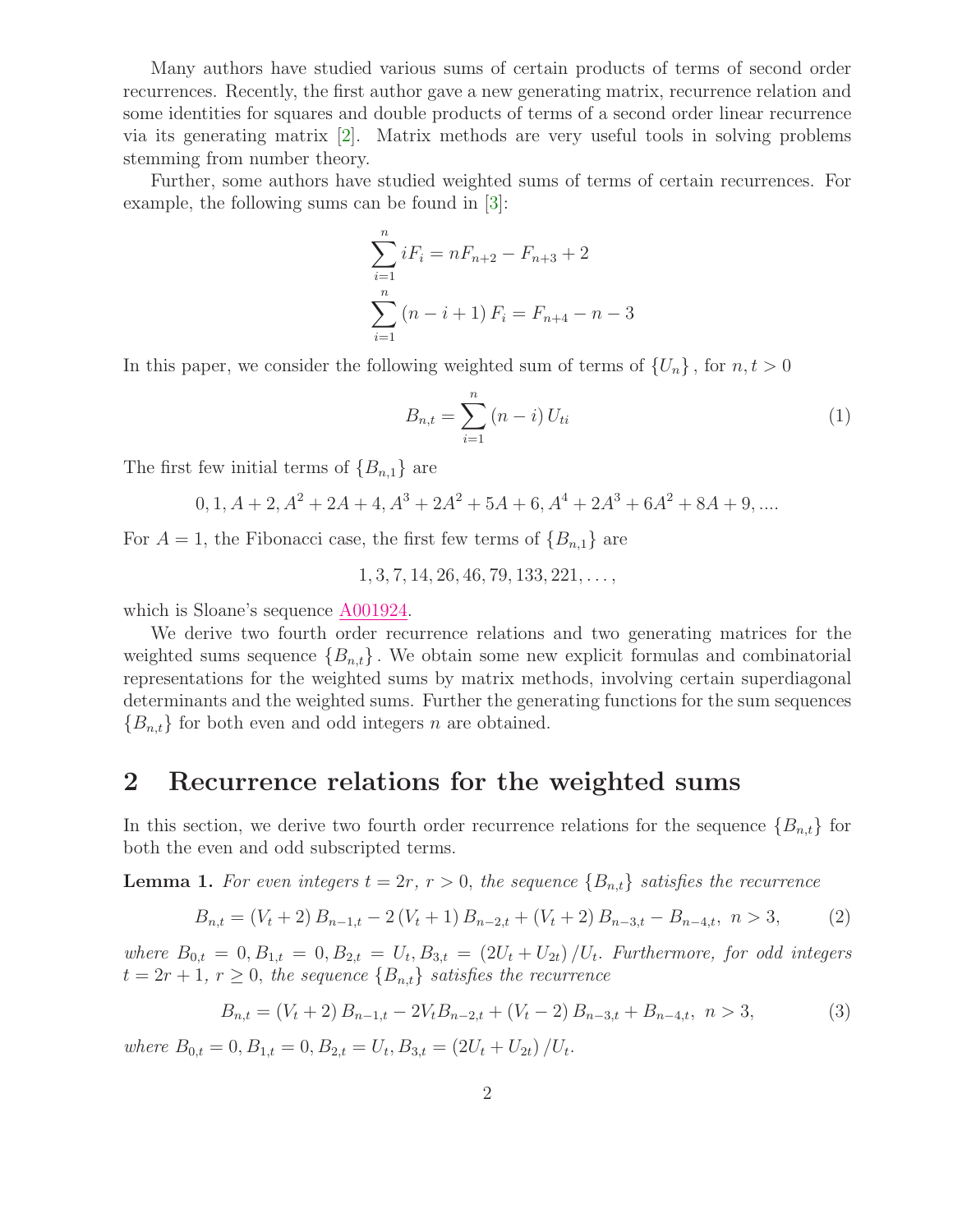*Proof.* First, observe that  $B_{k,t} - B_{k-1,t} = \sum$  $k-1$  $i=1$  $U_{ti}$ . Next, we write the right-hand side of

equation  $(2)$  in the following way

$$
(V_t + 2)B_{n-1,t} - 2(V_t + 1)B_{n-2,t} + (V_t + 2)B_{n-3,t} - B_{n-4,t}
$$
  
=  $V_t(B_{n-1,t} - 2B_{n-2,t} + B_{n-3,t}) + 2(B_{n-1,t} - B_{n-2,t} + B_{n-3,t} - B_{n-4,t}) + B_{n-4,t}$   
=  $V_t(\sum_{i=1}^{n-2} U_{ti} - \sum_{i=1}^{n-3} U_{ti}) + 2(\sum_{i=1}^{n-4} U_{ti} + \sum_{i=1}^{n-4} U_{ti}) + B_{n-4,t}$   
=  $V_tU_{t(n-2)} + 4\sum_{i=1}^{n-4} U_{ti} + 2U_{t(n-3)} + 2U_{t(n-2)} + \sum_{i=1}^{n-4} (n-4-i)U_{ti}$   
=  $V_tU_{t(n-2)} + 2U_{t(n-3)} + 2U_{t(n-2)} + \sum_{i=1}^{n-4} (n-i)U_{ti}$   
=  $V_tU_{t(n-2)} + 2U_{t(n-3)} + 2U_{t(n-2)} + B_{n,t} - 3U_{t(n-3)} - 2U_{t(n-2)} - U_{t(n-1)}$   
=  $V_tU_{t(n-2)} - U_{t(n-3)} - U_{t(n-1)} + B_{n,t} = B_{n,t},$ 

since  $V_tU_{t(n-2)} = U_{t(n-1)} + (-1)^t U_{t(n-3)} = U_{t(n-1)} + U_{t(n-3)}$ , when t is even, and the proof of the first claim is complete.

The second claim for odd integers  $t$  follows similarly

$$
(V_t + 2)B_{n-1,t} - 2V_tB_{n-2,t} + (V_t - 2)B_{n-3,t} + B_{n-4,t}
$$
  
=  $V_t(B_{n-1,t} - 2B_{n-2,t} + B_{n-3,t}) + 2(B_{n-1,t} - B_{n-3,t}) + B_{n-4,t}$   
=  $V_tU_{t(n-2)} + 4\sum_{i=1}^{n-4} U_{ti} + 2U_{t(n-2)} + \sum_{i=1}^{n-4} (n-4-i)U_{ti}$   
=  $V_tU_{t(n-2)} + 2U_{t(n-3)} + 2U_{t(n-2)} + \sum_{i=1}^{n-4} (n-i)U_{ti}$   
=  $V_tU_{t(n-2)} + U_{t(n-3)} - U_{t(n-1)} + B_{n,t} = B_{n,t},$ 

.

where we used that  $V_tU_{t(n-2)} = U_{t(n-1)} + (-1)^t U_{t(n-3)} = U_{t(n-1)} - U_{t(n-3)}$ , if t odd.  $\Box$ 

The next corollary can be derived from a straightforward application of the previous lemma (or it can also be proved directly).

Corollary 1. For even  $t = 2r, r > 0$ ,

$$
\sum_{n=0}^{\infty} B_{n,t} x^n = \frac{U_t x^2 - 4U_t (V_t + 1) x^4}{1 - (V_t + 2) x + 2 (V_t + 1) x^2 - (V_t + 2) x^3 + x^4}
$$

For odd integers  $t = 2r + 1, r \ge 0$ ,

$$
\sum_{n=0}^{\infty} B_{n,t} x^n = \frac{U_t x^2}{1 - (V_t + 2) x + 2V_t x^2 - (V_t - 2) x^3 - x^4}.
$$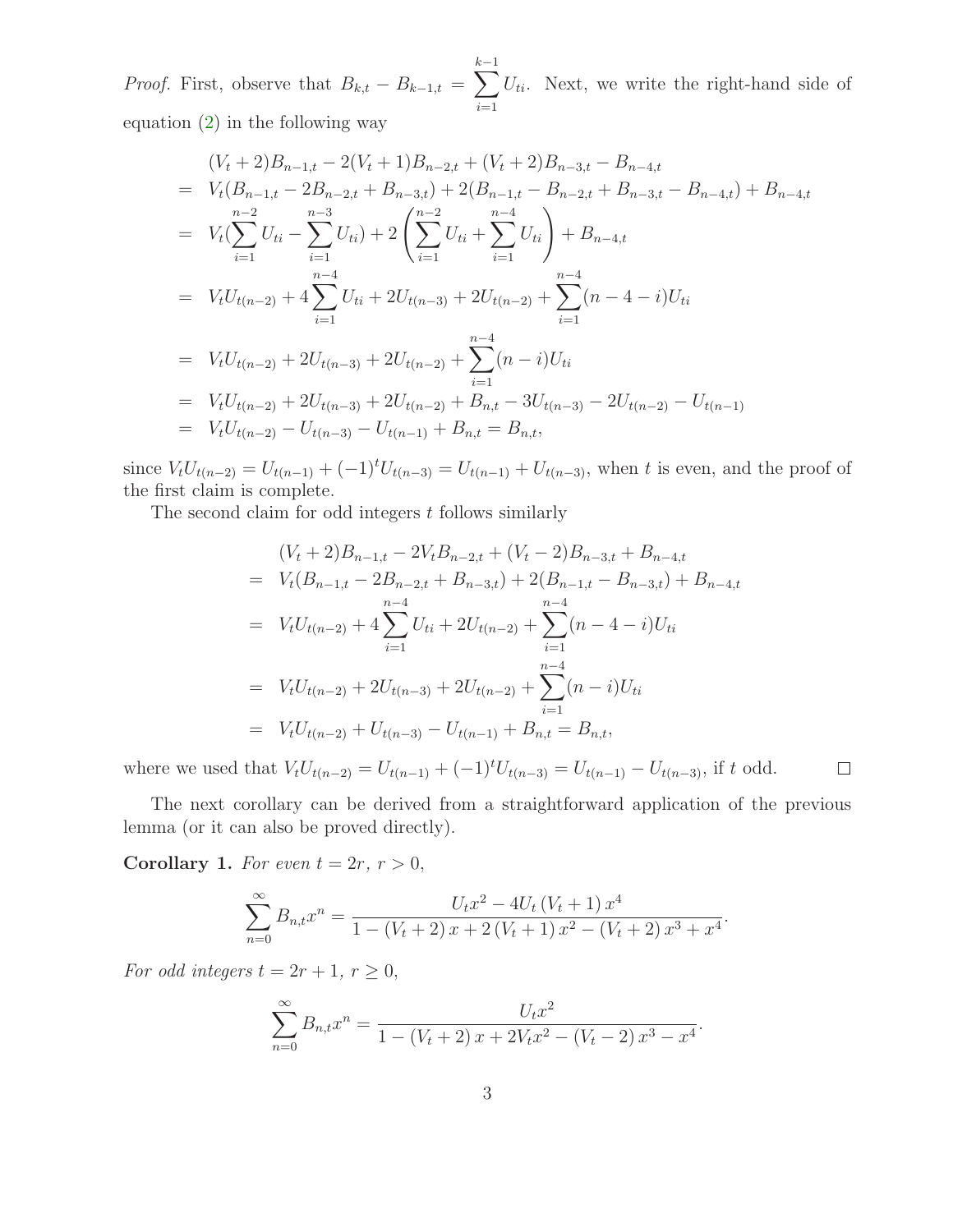In [\[1\]](#page-9-2), the authors obtain an explicit formula for the *n*th power of general companion matrix. Let the  $k \times k$  companion matrix be

$$
A_k = \begin{bmatrix} c_1 & c_2 & c_3 & \dots & c_{k-1} & c_k \\ 1 & 0 & 0 & \dots & 0 & 0 \\ 0 & 1 & 0 & \dots & 0 & 0 \\ 0 & 0 & 1 & \dots & 0 & 0 \\ \vdots & \vdots & \vdots & \ddots & \vdots & \vdots \\ 0 & 0 & 0 & \dots & 1 & 0 \end{bmatrix} .
$$
 (4)

<span id="page-3-1"></span>**Theorem 1** ([\[1\]](#page-9-2)). The  $(i, j)$  entry  $a_{ij}^{(n)}(c_1, \ldots, c_k)$  in the matrix  $A_k^n(c_1, \ldots, c_k)$  is given by the following formula:

<span id="page-3-0"></span>
$$
a_{ij}^{(n)}(c_1, c_2, \dots, c_k) = \sum_{(t_1, t_2, \dots, t_k)} \frac{t_j + t_{j+1} + \dots + t_k}{t_1 + t_2 + \dots + t_k} \times \binom{t_1 + t_2 + \dots + t_k}{t_1, t_2, \dots, t_k} c_1^{t_1} \dots c_k^{t_k} \tag{5}
$$

where the summation is over nonnegative integers satisfying  $t_1 + 2t_2 + \cdots + kt_k = n - i + j$ , and the coefficients in [\(5\)](#page-3-0) are defined to be 1 if  $n = i - j$ .

Applying the previous theorem in our case, we get the following consequence.

Corollary 2. For  $r > 0$ ,

$$
\sum_{i=1}^{n} (n-i) U_{2ir}
$$
\n
$$
= \sum_{(n_1, n_2, n_3, n_4)} {n_1 + n_2 + n_3 + n_4 \choose n_1, n_2, n_3, n_4} (-1)^{n_2+n_4} (V_{2r} + 2)^{n_1+n_3} (2V_{2r} + 2)^{n_2},
$$

and, for  $r \geq 0$ ,

$$
\sum_{i=1}^{n} (n-i) U_{i(2r+1)} = \sum_{(n_1, n_2, n_3, n_4)}^{n} {n_1 + n_2 + n_3 + n_4 \choose n_1, n_2, n_3, n_4} (V_{2r+1} + 2)^{n_1} (-2V_{2r+1})^{n_2} (V_{2r+1} - 2)^{n_3},
$$

where the summations are over nonnegative integers satisfying  $n_1 + 2n_2 + 3n_3 + 4n_4 = n - 2$ .

*Proof.* In Theorem [1,](#page-3-1) if  $i = 3$ ,  $j = 1$ ,  $c_1 = c_3 = V_{2r} + 2$ ,  $c_2 = -2(V_{2r} + 1)$  and  $c_4 = -1$ , then the proof of the first claim follows immediately from [\(5\)](#page-3-0).

Similarly, the proof of the second claim follows immediately from [\(5\)](#page-3-0) if we take  $i = 3$ ,  $j =$ 1,  $c_1 = c_3 = V_{2r} + 2$ ,  $c_2 = -2(V_{2r} + 1)$  and  $c_4 = -1$  in Theorem [1.](#page-3-1)  $\Box$ 

Next we derive generating matrices for the even and odd subscripted weighted sums. For this purpose, we define two auxiliary sequences via the sequence  ${B_{n,t}}$ . First we consider the even subscripted weighted sums.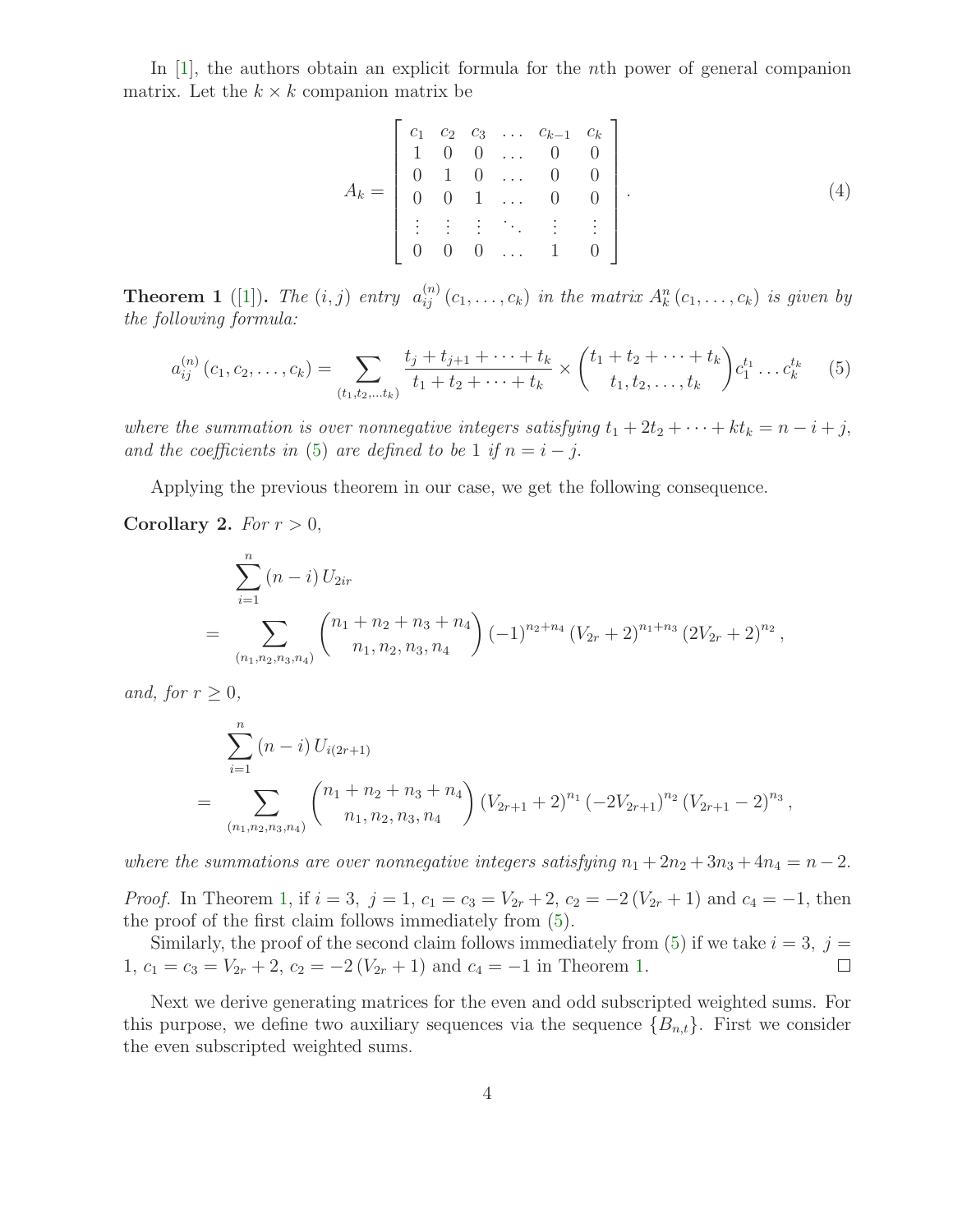Define two sequences as shown: for  $n > 3$  and even t such that  $t = 2r, r > 0$ 

<span id="page-4-0"></span>
$$
Q_{n,t} = (V_t + 2) B_{n-1,t} - B_{n-2,t}
$$
\n<sup>(6)</sup>

<span id="page-4-1"></span>and for  $n > 2$ 

$$
H_{n,t} = -2\left(V_t + 1\right)B_{n,t} + Q_{n,t} \tag{7}
$$

where  $Q_{3,t} = V_t + 2$ ,  $Q_{2,t} = Q_{1,t} = 0$ ,  $Q_{0,t} = 1$  and  $H_{2,t} = -2(V_t + 1)$ ,  $H_{1,t} = 0$ ,  $H_{0,t} =$  $1, H_{-1,t} = 0$ , respectively.

From Lemma [1,](#page-1-1) we write the vector recurrence: for even t such that  $t = 2r, r > 0$ 

$$
\begin{bmatrix} B_{n+1,t} \\ B_{n,t} \\ B_{n-1,t} \\ B_{n-2,t} \end{bmatrix} = \begin{bmatrix} V_t + 2 & -2(V_t + 1) & V_t + 2 & -1 \\ 1 & 0 & 0 & 0 \\ 0 & 1 & 0 & 0 \\ 0 & 0 & 1 & 0 \end{bmatrix} \begin{bmatrix} B_{n,t} \\ B_{n-1,t} \\ B_{n-2,t} \\ B_{n-3,t} \end{bmatrix}.
$$

<span id="page-4-4"></span>By [\(6\)](#page-4-0) and [\(7\)](#page-4-1), we generalize the above vector recurrence relation to the matrix recurrence relation:

$$
T_{n+1,t} = D_t T_{n-1,t} = \dots = D_t^{n-1} T_{1,t} = D_t^n \tag{8}
$$

<span id="page-4-3"></span>where

$$
T_{n,t} = \frac{1}{B_{2,t}} \begin{bmatrix} B_{n+2,t} & H_{n+1,t} & Q_{n+2,t} & -B_{n+1,t} \\ B_{n+1,t} & H_{n,t} & Q_{n+1,t} & -B_{n,t} \\ B_{n,t} & H_{n-1,t} & Q_{n,t} & -B_{n-1,t} \\ B_{n-1,t} & H_{n-2,t} & Q_{n-1,t} & -B_{n-2,t} \end{bmatrix}
$$
(9)

and

$$
D_t = \begin{bmatrix} V_{2r} + 2 & -2(V_{2r} + 1) & V_{2r} + 2 & -1 \\ 1 & 0 & 0 & 0 \\ 0 & 1 & 0 & 0 \\ 0 & 0 & 1 & 0 \end{bmatrix} (=T_{1,t}).
$$

Since  $T_{n,t} = T_{n-1,t}T_{1,t} = T_{1,t}T_{n-1,t}$ , we have the following result.

**Corollary 3.** For  $n > 3$  and  $r > 0$ , the sequences  ${H_{n,2r}}$  and  ${Q_{n,2r}}$  satisfy the following recurrence

$$
x_n = (V_{2r} + 2) x_{n-1} - 2 (V_{2r} + 1) x_{n-2} + (V_{2r} + 2) x_{n-3} - x_{n-4},
$$

where  $x_n$  is either  $Q_{n,2r}$  or  $H_{n-1,2r}$ .

By the Binet formula for  $\{U_n\}$ , it is easy to show that  $U_{kn} = V_k U_{k(n-1)} + (-1)^{k+1} U_{k(n-2)}$ , for integers  $n > 1, k > 0$ . Without effort we obtain

Corollary 4. For  $n, k > 0, U_k | U_{kn}$ .

Perhaps it is worth mentioning that  $B_{2,t} = U_t$  divides  $B_{n,t}$  for all  $n > 1$ .

Similar to the case of the even subscripted sums, we derive similar results for the odd subscripted sums. For odd  $t = 2r + 1$ , we define the sequences  $\{Q_{n,t}\}\$  and  $\{H_{n,t}\}\$ , as follows

<span id="page-4-2"></span>
$$
Q_{n,t} = (V_t + 2) B_{n-1,t} + B_{n-2,t}, \ n > 3,
$$
\n(10)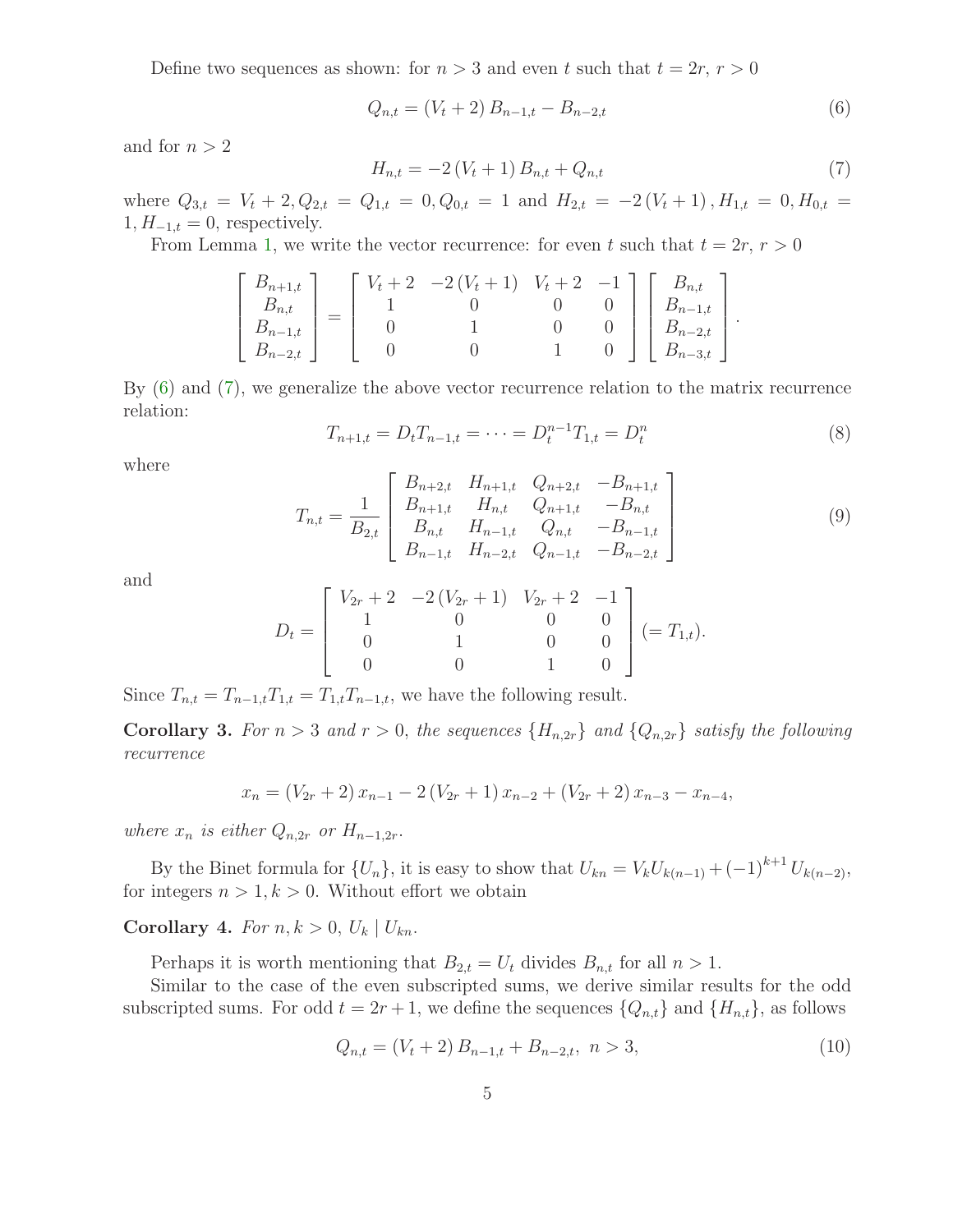<span id="page-5-0"></span>and

$$
H_{n,t} = -2V_t B_{n,t} + Q_{n,t}, \ n > 2,
$$
\n(11)

where  $Q_{3,t} = V_t + 2$ ,  $Q_{2,t} = Q_{1,t} = 0$ ,  $Q_{0,t} = 1$  and  $H_{2,t} = -2V_t$ ,  $H_{1,t} = 0$ ,  $H_{0,t} = 1$ ,  $H_{-1,t} = 0$ , respectively.

Combining Lemma [1,](#page-1-1) [\(10\)](#page-4-2) and [\(11\)](#page-5-0), for odd  $t = 2r + 1$ , we write

<span id="page-5-1"></span>
$$
T_{n,t} = D_t^n \tag{12}
$$

where  $T_{n,t}$  is as in [\(9\)](#page-4-3) and

$$
D_t = \begin{bmatrix} V_{2r+1} + 2 & -2V_{2r+1} & V_{2r+1} - 2 & 1 \\ 1 & 0 & 0 & 0 \\ 0 & 1 & 0 & 0 \\ 0 & 0 & 1 & 0 \end{bmatrix}.
$$

Since  $T_{n,t} = T_{n-1,t}T_{1,t} = T_{1,t}T_{n-1,t}$ , we have the following result.

**Corollary 5.** For  $n > 3$  and  $r \geq 0$ , the sequences  $\{H_{n,2r+1}\}\$  and  $\{Q_{n,2r+1}\}\$  satisfy the recurrence

$$
x_n = (V_{2r+1} + 2) x_{n-1} - 2V_{2r+1}x_{n-2} + (V_{2r+1} - 2) x_{n-3} + x_{n-4}
$$

where  $x_n$  is either  $Q_{n,2r+1}$  or  $H_{n-1,2r+1}$ .

Since the matrix  $D_t$  does not have linear independent eigenvectors for all t, we cannot diagonalize the matrix. In the next section, we are able to get explicit formulas for the even and odd subscripted weighted sums by using alternative linear algebra methods instead of diagonalization.

# 3 Explicit Formulas for the Weighted Sums  $B_{n,t}$  by Matrix Methods

In this section, we derive some new explicit formulas for the weighted sums  $B_{n,t}$  for both even and odd  $n$ . In order to obtain explicit formulas, we use triangulization instead of diagonalization. After computing the nth power of a triangular matrix, we can show that our generating matrices are similar to certain triangular matrices via an invertible Vandermondelike matrix.

Now, we reconsider the matrix  $D_t$  for both odd and even t. After simple computations, the characteristic polynomial of the matrix  $D_t$  can be written as

$$
C(x) = (x^2 - V_t x + 1) (x - 1)^2
$$

whose roots are  $\alpha^t, \beta^t$  and 1.

The matrix  $D_t$  has linear dependent eigenvectors for both cases of t. So we cannot diagonalize the matrix  $D_t$ .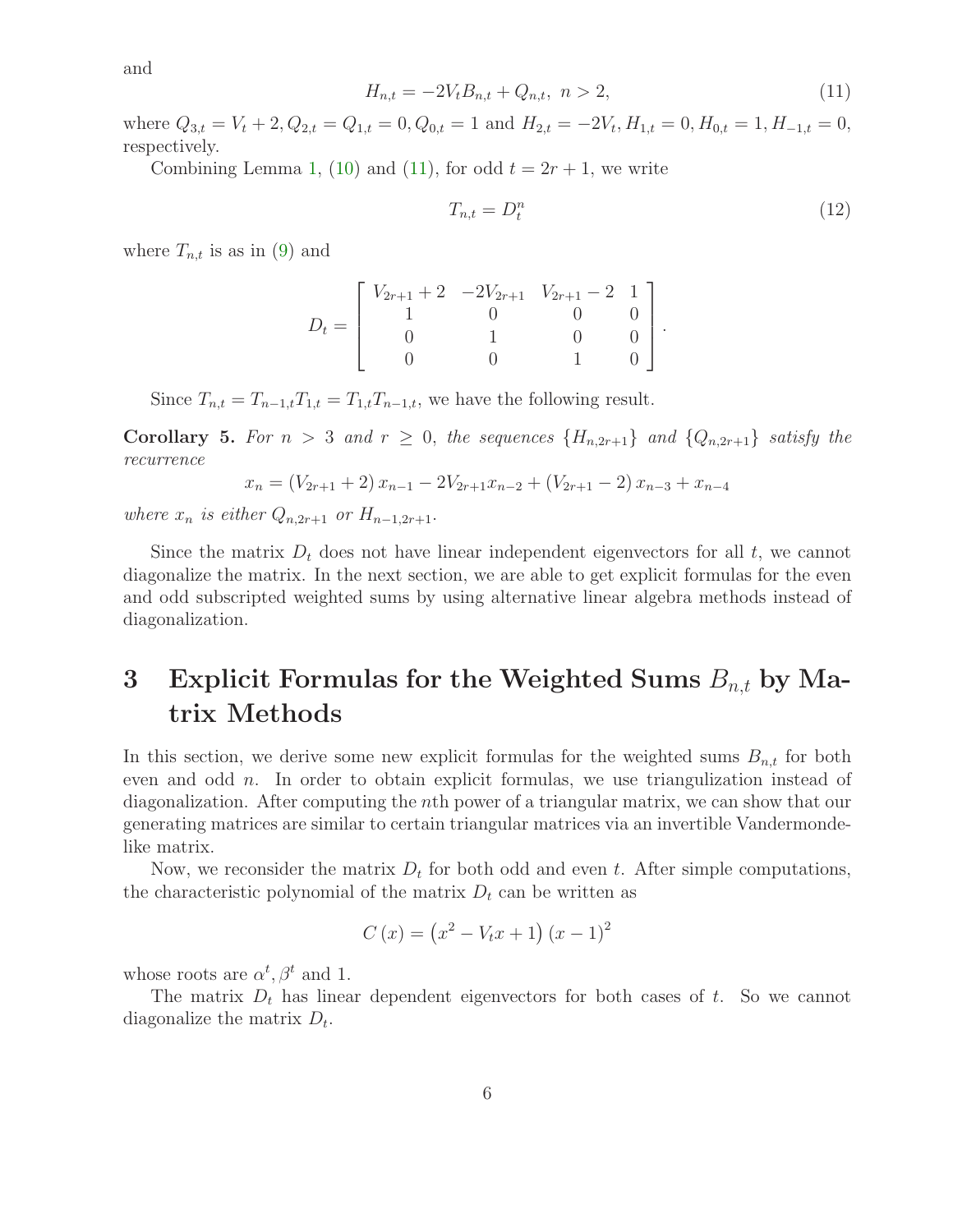For later use, we define a triangular matrix and then we compute its nth power. Let  $t, r, s$  and m be arbitrary real numbers. Define two  $(4 \times 4)$  upper triangular matrices  $H(r_1, r_2, r_3, r_4)$  and  $W_n$  by

$$
H(r_1, r_2, r_3, r_4) = \begin{bmatrix} r_1 & 0 & 0 & 0 \\ 1 & r_2 & 0 & 0 \\ 1 & 0 & r_3 & 0 \\ 1 & 0 & 0 & r_4 \end{bmatrix}
$$

and

$$
W_n = \begin{bmatrix} r_1^n & 0 & 0 & 0 \\ f_n (r_1, r_2) & r_2^n & 0 & 0 \\ f_n (r_1, r_3) & 0 & r_3^n & 0 \\ f_n (r_1, r_4) & 0 & 0 & r_4^n \end{bmatrix}, n > 0,
$$

<span id="page-6-0"></span>where  $f_n(x, y)$  is the simple symmetric function  $f_n(x, y) = \sum_{i=0}^{n-1} x^{n-i} y^i$ . By induction we can get easily the following lemma.

Lemma 2. For  $n > 0$ ,

$$
H^{n}(r_{1}, r_{2}, r_{3}, r_{4}) = W_{n}.
$$

Now we are going to give our first result for the even subscripted weighted sums.

Theorem 2. For  $n, r > 0$ ,

$$
\sum_{i=1}^{n} (n-i) U_{2ri} = \frac{n (2U_{2r} - U_{4r}) + U_{2r(n+1)} - 2U_{2nr} + U_{2r(n-1)}}{(U_{4r} - 2)^2}
$$

Proof. Solving the following equation

$$
D_{2r}\Lambda = \Lambda H\left(1, \alpha^{2r}, \beta^{2r}, 1\right),
$$

we obtain the solution depending on one parameter. By taking the parameter as 1, we find the matrix  $\Lambda$  as follows:

$$
\Lambda = \begin{bmatrix} V_{4r} + V_{2r} + 6 & \alpha^{6r} & \beta^{6r} & 1 \\ V_{2r} + 5 & \alpha^{4r} & \beta^{4r} & 1 \\ 4 & \alpha^{2r} & \beta^{2r} & 1 \\ 1 & 1 & 1 & 1 \end{bmatrix}.
$$

By a simple computation, we obtain det  $\Lambda = (2U_{2r} - U_{4r})\delta$  where  $\delta = \sqrt{A^2 - 4}$ . Since  $\det \Lambda \neq 0$ , we write

$$
D_{2r}^n \Lambda = \Lambda H \left( 1, \alpha^{2r}, \beta^{2r}, 1 \right)^n.
$$

By Lemma [2,](#page-6-0) the *n*th power of the matrix  $H(1, \alpha^{2r}, \beta^{2r}, 1)$  is given by

$$
H\left(1, \alpha^{2r}, \beta^{2r}, 1\right)^n = \begin{bmatrix} 1 & 0 & 0 & 0 \\ \sum_{i=0}^{n-1} \alpha^{2ri} & \alpha^{2nr} & 0 & 0 \\ \sum_{i=0}^{n-1} \beta^{2ri} & 0 & \beta^{2nr} & 0 \\ n & 0 & 0 & 1 \end{bmatrix}.
$$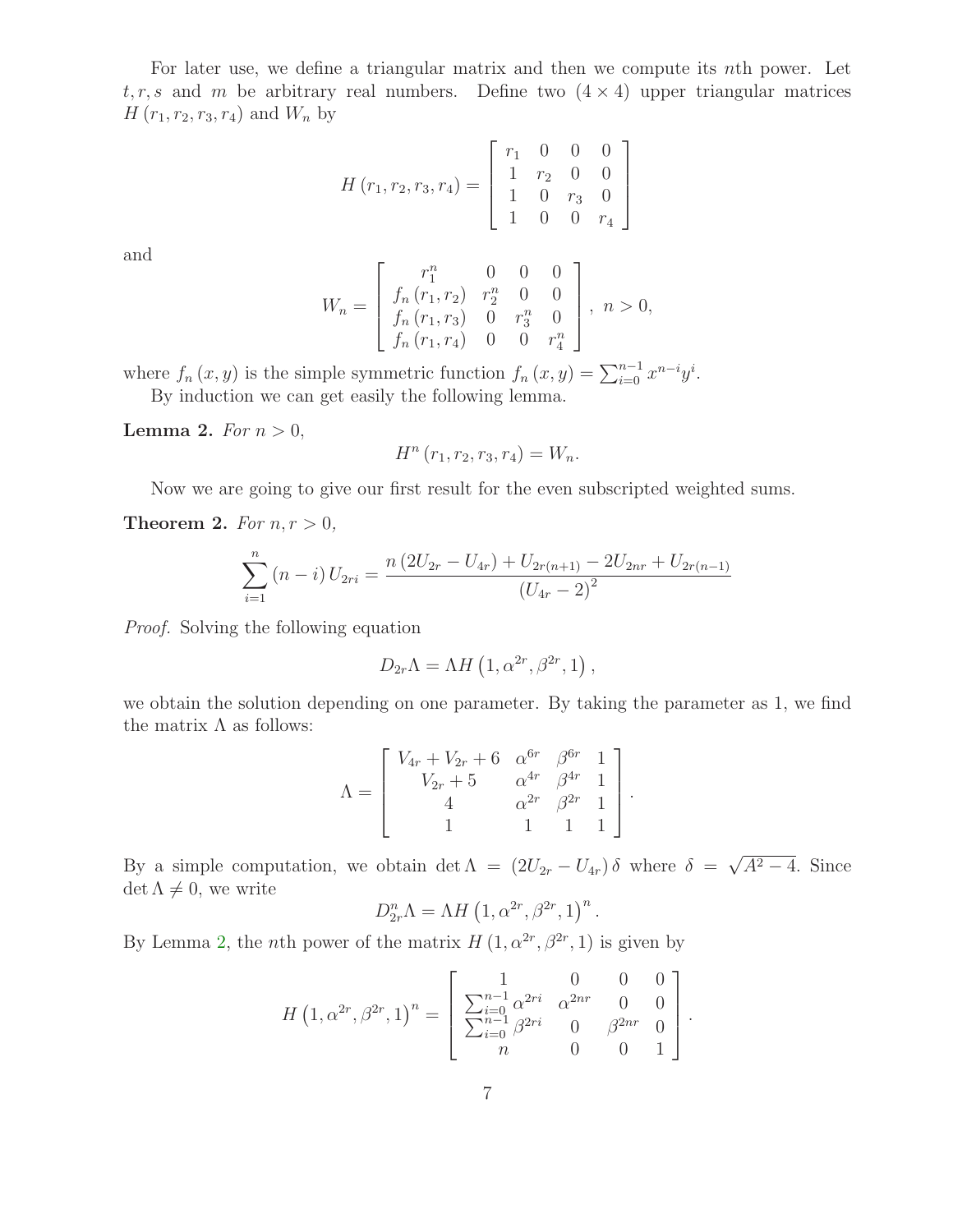Arranging the right side of  $D_{2r}^n \Lambda = \Lambda H (1, \alpha^{2r}, \beta^{2r}, 1)^n$ , we have the following linear system:

$$
(V_{4r} + V_{2r} + 6) d_{11} + (V_{2r} + 5) d_{12} + 4d_{13} + d_{14} = 6 + n + \sum_{i=0}^{n+2} V_{2ir}
$$
  
\n
$$
\alpha^{6r} d_{11} + \alpha^{4r} d_{12} + \alpha^{2r} d_{13} + d_{24} = \alpha^{2nr + 6r}
$$
  
\n
$$
\beta^{6r} d_{11} + \beta^{4r} d_{12} + \beta^{2r} d_{13} + d_{34} = \beta^{2nr + 6r}
$$
  
\n
$$
d_{11} + d_{12} + d_{13} + d_{14} = 1
$$

where  $D_{2r} = [d_{ij}]$ . By the Cramer solution of the above system and using [\(8\)](#page-4-4), we get

$$
d_{11} = \frac{B_{n+2,2r}}{B_{2,2r}} = \frac{((n+2)\left(2U_{2r} - U_{4r}\right) + U_{2nr+6r} - 2U_{2nr+4r} + U_{2nr+2r})}{\left(U_{4r} - 2U_{2r}\right)^2}
$$

and so

$$
\sum_{i=1}^{n} (n-i) U_{2ri} = \frac{n (2U_{2r} - U_{4r}) + U_{2r(n+1)} - 2U_{2nr} + U_{2r(n-1)}}{(U_{4r} - 2)^2}.
$$

.

 $\Box$ 

As an example, we get

$$
\sum_{i=1}^{n} (n-i) F_{8i} = \frac{n (2F_8 - F_{16}) + F_{8(n+1)} - 2F_{8n} + F_{8(n-1)}}{(F_{16} - 2)^2}
$$

Second, we derive a new formula for the odd subscripted weighted sums by the following Theorem.

Theorem 3. For  $n, r > 0$ ,

$$
\sum_{i=1}^{n} (n-i) U_{(2r+1)i} = \frac{U_{(n+1)(2r+1)} + 2U_{n(2r+1)} + U_{(n-1)(2r+1)} - nU_{2(2r+1)} - 2U_{2r+1}}{V_{2r+1}^2}.
$$

Proof. Solving the following equation

$$
D_{2r+1}\Lambda_1 = \Lambda_1 H\left(1, \alpha^{2r+1}, \beta^{2r+1}, 1\right)
$$

we obtain the solution with one parameter. By taking the parameter as 1, we find

$$
\Lambda_1 = \begin{bmatrix} V_{4r+2} + V_{2r+1} + 6 & \alpha^{6r+3} & \beta^{6r+3} & 1 \\ V_{2r+1} + 5 & \alpha^{4r+2} & \beta^{4r+2} & 1 \\ 4 & \alpha^{2r+1} & \beta^{2r+1} & 1 \\ 1 & 1 & 1 & 1 \end{bmatrix}.
$$

Since det  $\Lambda_1 = U_{4r+2}V_{2r+1}\delta \neq 0$  where  $\delta = \sqrt{A^2 - 4}$ , we write

$$
D_{2r}^n \Lambda_1 = \Lambda_1 H \left( 1, \alpha^{2r}, \beta^{2r}, 1 \right)^n.
$$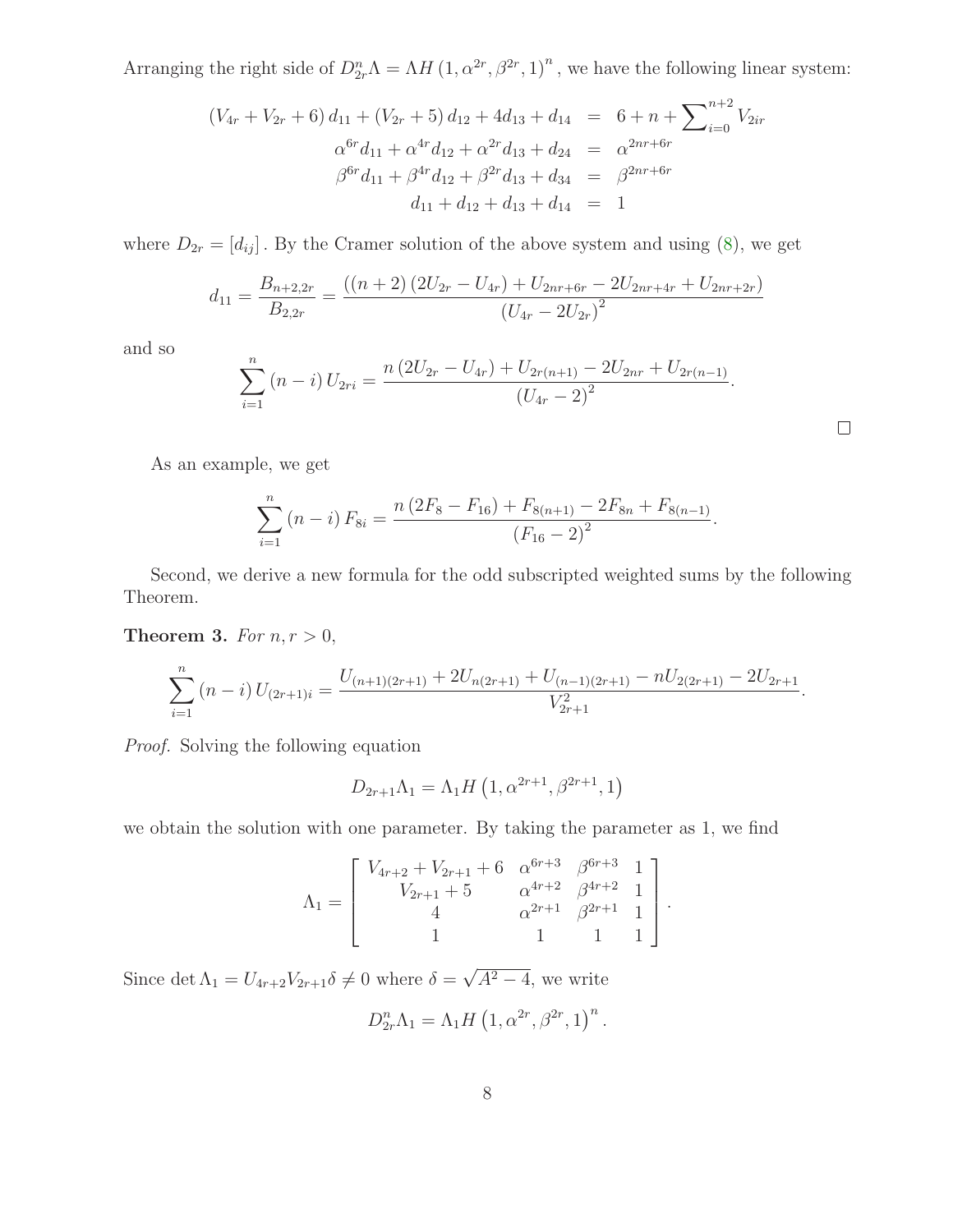By Lemma [2,](#page-6-0) the *n*th power of matrix  $H(1, \alpha^{2r+1}, \beta^{2r+1}, 1)$  is as follows:

$$
H\left(1, \alpha^{2r+1}, \beta^{2r+1}, 1\right)^n = \begin{bmatrix} 1 & 0 & 0 & 0 \\ \sum_{i=0}^{n-1} \alpha^{(2r+1)i} & \alpha^{n(2r+1)} & 0 & 0 \\ \sum_{i=0}^{n-1} \beta^{(2r+1)i} & 0 & \beta^{n(2r+1)} & 0 \\ n & 0 & 0 & 1 \end{bmatrix}.
$$

Computing the right side of  $D_{2r}^n \Lambda = \Lambda H (1, \alpha^{2r}, \beta^{2r}, 1)^n$ , we have the following linear system:

$$
(V_{4r+1} + V_{2r+1} + 6) d_{11} + (V_{2r+1} + 5) d_{12} + 4d_{13} + d_{14} = 6 + n + \sum_{i=1}^{n+2} V_{i(2r+1)}
$$
  

$$
\alpha^{6r+3} d_{11} + \alpha^{4r+2} d_{12} + \alpha^{2r+1} d_{13} + d_{24} = \alpha^{(2r+1)(n+3)}
$$
  

$$
\beta^{6r} d_{11} + \beta^{4r+2} d_{12} + \beta^{2r+1} d_{13} + d_{34} = \beta^{(2r+1)(n+3)}
$$
  

$$
d_{11} + d_{12} + d_{13} + d_{14} = 1
$$

where  $D_{2r} = [d_{ij}]$ . By the Cramer solution of the above system and from [\(12\)](#page-5-1), we obtain

$$
d_{11} = \frac{B_{n+2,2r}}{B_{2,2r}}
$$
  
= 
$$
\frac{\delta \left( U_{(n+3)(2r+1)} + 2U_{(n+2)(2r+1)} + U_{(n+1)(2r+1)} - (n+2)U_{2(2r+1)} - 2U_{2r+1} \right)}{U_{4r+2}V_{2r+1}\delta}
$$

and so

$$
\sum_{i=1}^{n} (n-i) U_{(2r+1)i} = \frac{U_{(n+1)(2r+1)} + 2U_{n(2r+1)} + U_{(n-1)(2r+1)} - nU_{2(2r+1)} - 2U_{2r+1}}{V_{2r+1}^2}.
$$

 $\Box$ 

Thus the theorem is proved.

As an example of the above theorem, we mention

$$
\sum_{i=1}^{n} (n-i) F_{5i} = \frac{F_{5(n+1)} + 2F_{5n} + F_{5(n-1)} - nF_{10} - 2F_{5}}{L_{5}^{2}}.
$$

# 4 Permanental Representations

This section is mainly devoted to derive relationships between permanents of certain matrices and the terms of the sequence  ${B_{n,t}}$ . For similar relationships between determinants or permanents of certain matrices and terms of certain recurrences, we can refer to [\[4,](#page-10-0) [5\]](#page-10-1).

Define the  $n \times n$  ( $k-1$ )–superdiagonal matrix in the compact form:

$$
M_n(e_1, e_2, \ldots, e_k) = \begin{bmatrix} e_1 & e_2 & \ldots & e_k & & 0 \\ 1 & e_1 & e_2 & \ldots & e_k & & \\ & \ddots & \ddots & \ddots & \ddots & \ddots \\ & & \ddots & e_1 & e_2 & \ldots & e_k \\ & & & 1 & e_1 & e_2 & \vdots \\ & & & & 1 & e_1 & e_2 \\ 0 & & & & & 1 & e_1 \end{bmatrix}
$$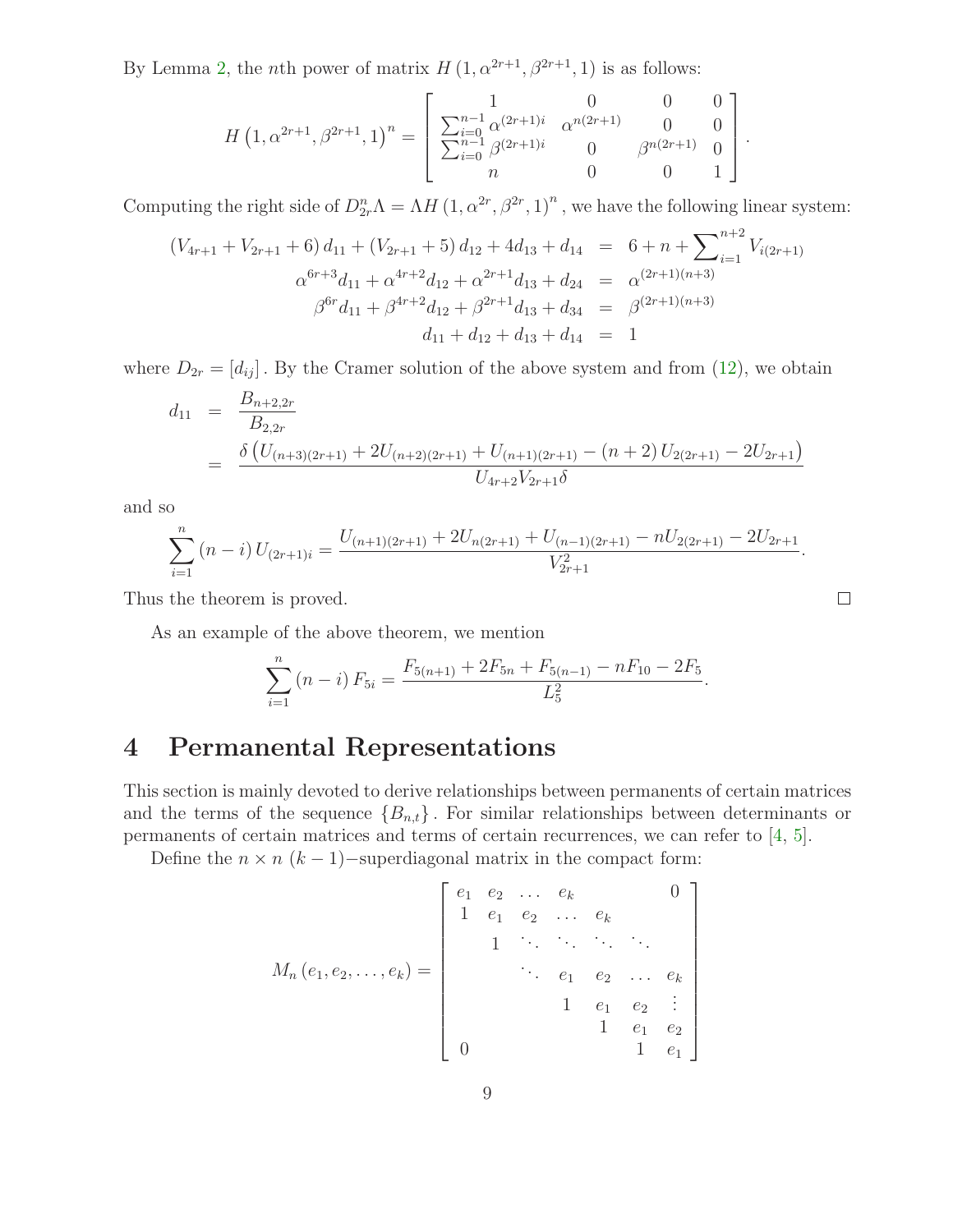where  $e_1, e_2, \ldots, e_k$  are arbitrary integers.

Define the kth order linear recurrence  $\{z_n\}$  as follows

$$
z_n = e_1 z_{n-1} + e_2 z_{n-2} + \ldots + e_k z_{n-k}, \ n > 0,
$$

where  $z_{1-k} = z_{2-k} = \ldots = z_{-1} = 0$  and  $z_0 = 1$ .

Then we have the following result.

Theorem 4. For  $n > 0$ ,

$$
\mathrm{per}M_n\left(e_1,e_2,\ldots,e_k\right)=z_n
$$

where  $\text{per}M_i = z_i$  for  $0 \leq i \leq k - 1$ .

*Proof.* Denote  $\text{per}M_n(e_1, e_2, \ldots, e_k)$  by  $\text{per}M_n$ . Extending  $\text{per}M_n$  with respect to the last column by the Laplace expansion of permanent, then we obtain

$$
per M_n = e_1 per M_{n-1} + e_2 per M_{n-2} + \ldots + e_k per M_{n-k}.
$$

Since the recurrence relations (and initial conditions) of  $perM_n$  and the sequence  $\{z_n\}$  are the same, the conclusion easily follows.

Denote 4-tuples  $(V_{2r} + 2, -2(V_{2r} + 1), V_{2r} + 2, -1)$  and  $(V_{2r+1} + 2, -2V_{2r+1}, V_{2r+1} - 2, 1)$ by  $w_1$  and  $w_2$ , respectively. Then we have the following corollary.

Corollary 6. For  $n > 0$  and  $r > 0$ ,

$$
per M_n(v_1) = \sum_{i=1}^n (n-i) U_{2ir},
$$

and for  $r \geq 0$ 

$$
per M_n(v_2) = \sum_{i=1}^n (n-i) U_{i(2r+1)}.
$$

### 5 Acknowledgments

The second author was partially supported by an NPS-RIP grant.

## <span id="page-9-2"></span>References

- [1] W. Y. C. Chen and J.D. Louck, The combinatorial power of the companion matrix, Linear Algebra Appl. 232 (1996), 261–278.
- <span id="page-9-0"></span>[2] E. Kilic, Sums of the squares of terms of sequence  $\{u_n\}$ , *Proc. Indian Acad. Sci.* (Math. Sci.) 118 (1) 2008, 27–41.
- <span id="page-9-1"></span>[3] T. Koshy, Fibonacci and Lucas numbers with applications, Pure and Applied Mathematics Wiley-Interscience, New York, 2001.